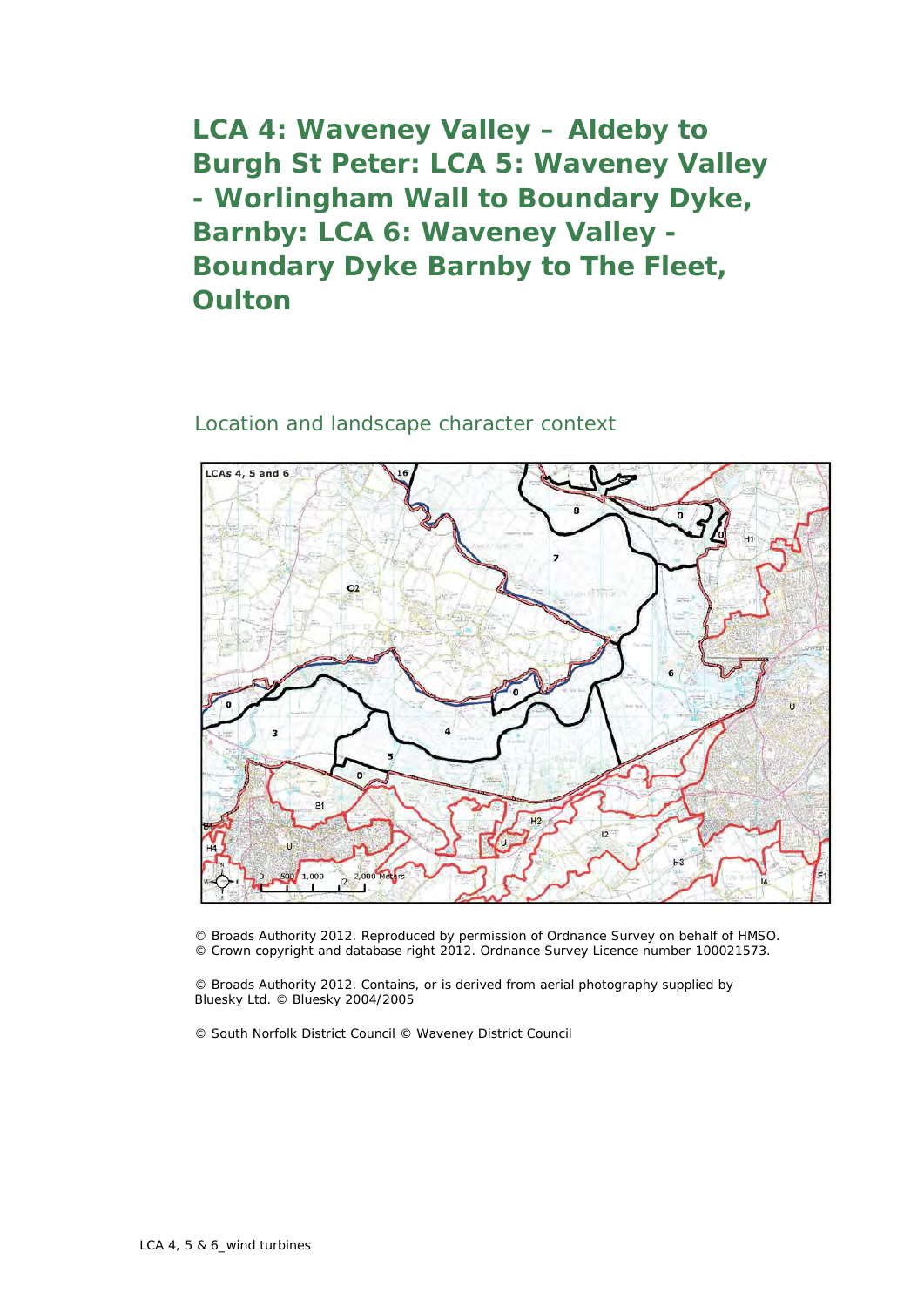## *Landscape Sensitivity Assessment for Wind Turbines*

| Criteria                                            | <b>Lower sensitivity</b>                                                                                                                                                                                                                                                                                                                                                                                                                                                                                                                                                                                                                                                                                                                                                                                                                                                                                                                                                                                                                                                                  |                                                                 | <b>Higher sensitivity</b>                                                                                                                                                                                                                                                                                                                                                                                                                                                |  |  |  |
|-----------------------------------------------------|-------------------------------------------------------------------------------------------------------------------------------------------------------------------------------------------------------------------------------------------------------------------------------------------------------------------------------------------------------------------------------------------------------------------------------------------------------------------------------------------------------------------------------------------------------------------------------------------------------------------------------------------------------------------------------------------------------------------------------------------------------------------------------------------------------------------------------------------------------------------------------------------------------------------------------------------------------------------------------------------------------------------------------------------------------------------------------------------|-----------------------------------------------------------------|--------------------------------------------------------------------------------------------------------------------------------------------------------------------------------------------------------------------------------------------------------------------------------------------------------------------------------------------------------------------------------------------------------------------------------------------------------------------------|--|--|--|
|                                                     |                                                                                                                                                                                                                                                                                                                                                                                                                                                                                                                                                                                                                                                                                                                                                                                                                                                                                                                                                                                                                                                                                           |                                                                 |                                                                                                                                                                                                                                                                                                                                                                                                                                                                          |  |  |  |
| 1.Scenic and<br>special qualities                   | Some of the special qualities of the Broads are present within these areas,<br>specifically the wide and open landscapes of the marshes within areas 5 and<br>6. These wide open areas are sensitive to movement and changes to scale<br>as a result of the introduction of wind turbines. The areas have a relatively<br>strong sense of tranquillity away from settlement edges and communication<br>corridors indicating a higher sensitivity to large scale elements which<br>contrast with the mostly tranquil and isolated character. In addition,<br>turbines would introduce a level of aural and visual intrusion in a relatively<br>remote area.                                                                                                                                                                                                                                                                                                                                                                                                                                |                                                                 |                                                                                                                                                                                                                                                                                                                                                                                                                                                                          |  |  |  |
|                                                     |                                                                                                                                                                                                                                                                                                                                                                                                                                                                                                                                                                                                                                                                                                                                                                                                                                                                                                                                                                                                                                                                                           |                                                                 |                                                                                                                                                                                                                                                                                                                                                                                                                                                                          |  |  |  |
| 2. Enclosure and<br>scale                           | Areas 4, 5 and 6 are comprised of a mix of large and small scale elements<br>(i.e. some large scale rectilinear enclosures and small scale blocks of carr<br>woodland) creating localised variation. Enclosure is formed by the variation<br>in landform (i.e. the adjacent South Norfolk and Waveney ridges outside<br>the Broads Executive Area) and small clusters of carr woodland (i.e. Alder<br>and Stanley carrs in area 4 and North Cove Nature Reserve, Barnby Broad<br>and Old Broad in area 5). In addition, areas of reed rond along the course<br>of the River Waveney provide enclosure within the more open marshes.<br>These areas are sensitive to wind turbine development with landscape<br>features and passing boating traffic providing a relative sense of scale.<br>Elsewhere the areas are considerably more open (large scale marshes i.e.<br>Castle Marshes and Peto's Marsh) which would have a lower sensitivity to<br>wind turbine development due to the reduced sense of scale with no visual<br>boundaries, and few features that relate to human scale. |                                                                 |                                                                                                                                                                                                                                                                                                                                                                                                                                                                          |  |  |  |
|                                                     |                                                                                                                                                                                                                                                                                                                                                                                                                                                                                                                                                                                                                                                                                                                                                                                                                                                                                                                                                                                                                                                                                           |                                                                 |                                                                                                                                                                                                                                                                                                                                                                                                                                                                          |  |  |  |
| 3.Landscape and<br>land cover<br>pattern            | Areas 4, 5 and 6 provide a varied and intricate pattern of elements creating<br>a mosaic of carr woodland, open marshland and meandering waterways<br>with reed fringed edges. When combined, these elements create a rich and<br>textured surface and this diversity of elements indicates a higher sensitivity<br>to wind turbines. The wooded settlement at the edge of Oulton Broad is<br>characteristic of the area and is sensitive to wind turbine development due<br>to the likely dominance of large scale turbines over traditional features of<br>the area.                                                                                                                                                                                                                                                                                                                                                                                                                                                                                                                    |                                                                 |                                                                                                                                                                                                                                                                                                                                                                                                                                                                          |  |  |  |
|                                                     |                                                                                                                                                                                                                                                                                                                                                                                                                                                                                                                                                                                                                                                                                                                                                                                                                                                                                                                                                                                                                                                                                           |                                                                 |                                                                                                                                                                                                                                                                                                                                                                                                                                                                          |  |  |  |
| 4.Skylines                                          | Skylines are mostly undeveloped in large parts with the exception of area 6<br>where development at Lowestoft is visible on the south eastern skyline.<br>Gently rising ridgelines in the adjacent South Norfolk and Waveney Districts<br>and wooded ridges filter distant views. These relatively uninterrupted views<br>and undeveloped skylines are sensitive to wind turbine development.<br>Elsewhere, localised modern development forms part of the skyline (i.e.<br>sand and gravel workings in South Norfolk, and overhead power lines and<br>Lowestoft wind turbine (Gulliver) visible from area 5). These features<br>reduce sensitivity and detract from the more naturalistic defined skylines.                                                                                                                                                                                                                                                                                                                                                                              |                                                                 |                                                                                                                                                                                                                                                                                                                                                                                                                                                                          |  |  |  |
|                                                     |                                                                                                                                                                                                                                                                                                                                                                                                                                                                                                                                                                                                                                                                                                                                                                                                                                                                                                                                                                                                                                                                                           |                                                                 |                                                                                                                                                                                                                                                                                                                                                                                                                                                                          |  |  |  |
| 5. Perception and<br>experience of the<br>landscape |                                                                                                                                                                                                                                                                                                                                                                                                                                                                                                                                                                                                                                                                                                                                                                                                                                                                                                                                                                                                                                                                                           | there is some localised intrusion on the edges (Lowestoft urban | Each of the character areas have a tranquil and remote character although<br>development, and sand and gravel extraction pits in South Norfolk District).<br>Although remote, areas 5 and 6 have provision for access along the river<br>via the Angles Way and local footpaths across the marshes, in addition to<br>the well-used Oulton Broad (recreation). Area 4 is less well served with<br>reduced access while the River Waveney provides boating access through |  |  |  |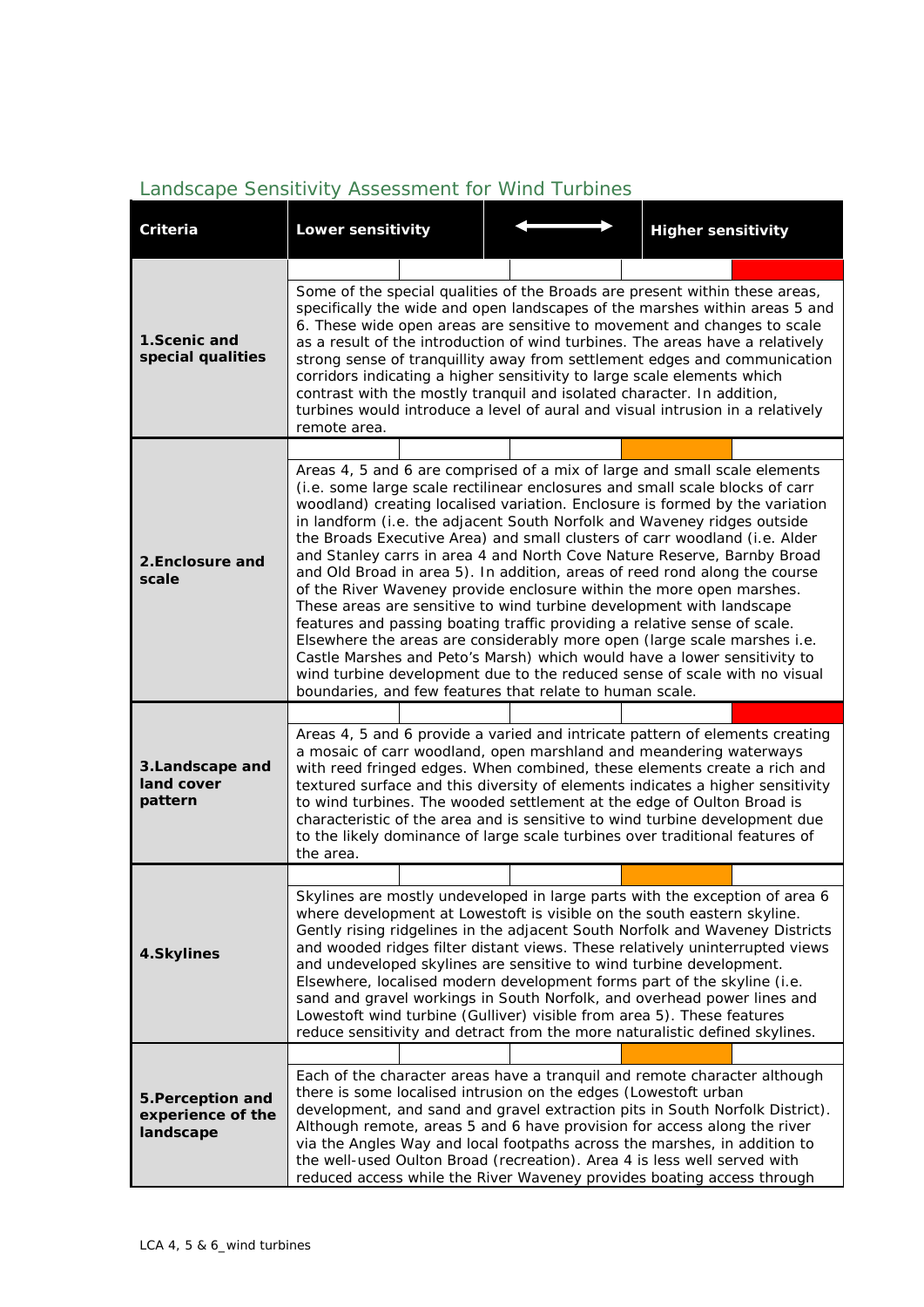|                                                                                                 | each of the areas. Although there are some localised intrusions, all<br>landscape character areas would be sensitive overall to wind turbine<br>development in perceptual terms.                                                                                                                                                                                                                                                                                                                                                                                                                                                                                                                                                                                                                                                                                                                                                                                                           |        |                                                  |        |  |
|-------------------------------------------------------------------------------------------------|--------------------------------------------------------------------------------------------------------------------------------------------------------------------------------------------------------------------------------------------------------------------------------------------------------------------------------------------------------------------------------------------------------------------------------------------------------------------------------------------------------------------------------------------------------------------------------------------------------------------------------------------------------------------------------------------------------------------------------------------------------------------------------------------------------------------------------------------------------------------------------------------------------------------------------------------------------------------------------------------|--------|--------------------------------------------------|--------|--|
| 6. Historic<br>landscape<br>character                                                           | A number of sensitive historic landscape types are apparent; specifically in<br>area 6 which retains $16th$ and $17th$ century grazing marshes and where<br>Edwardian waterside development at Oulton Broad is recognised through<br>Conservation Area status. Such small scale features would be sensitive to<br>wind turbine development. Elsewhere, localised features such as<br>Worlingham medieval wall (today a raised tree lined corridor) in the west of<br>area 5 and 17 <sup>th</sup> and 18 <sup>th</sup> century farmsteads on the northern fringes of area<br>4 are of higher sensitivity to wind turbine development. Some areas of<br>lower sensitivity HLT's are evident, although this is confined to localised<br>areas of large scale rectilinear field patterns which are a result of field<br>boundary removal (e.g. central parts of area 4 and eastern parts of area 5).                                                                                           |        |                                                  |        |  |
| 7. Visual<br>sensitivities and<br>intervisibility<br>with areas<br>outside the<br><b>Broads</b> | The open expanse of marshes provides distant views with some<br>intervisibility into adjacent character areas (i.e. South Norfolk District area<br>B1 and C2 and Waveney District area H2) which would indicate a higher<br>sensitivity to wind turbines. Areas of enclosed landscape character adjacent<br>to blocks of carr woodland or rising topography create containment and<br>would therefore have lower sensitivity to wind turbine development.                                                                                                                                                                                                                                                                                                                                                                                                                                                                                                                                  |        |                                                  |        |  |
| <b>Discussion on</b><br>landscape<br>sensitivity                                                | Overall the areas are considered to have a moderate - high sensitivity<br>to wind turbine development in general. This is due to the representation<br>of some of the Broads special qualities within these character areas.<br>Specifically reference is made to the varied landscape pattern and scale, the<br>historic landscape character associated with 16 <sup>th</sup> and 17 <sup>th</sup> century marshes,<br>the winding river corridor and provision for boating, the sense of tranquillity<br>across the marshes and the presence of Edwardian settlement surrounding<br>Oulton Broad. Sensitivity is lowered as a result of localised intrusion at<br>Lowestoft, the sand and gravel pits in South Norfolk District, and areas of<br>large scale 20 <sup>th</sup> century rectilinear field patterns which results in an overall<br>judgement of moderate - high.<br>This judgement also applies to large infrastructure for off shore wind farm<br>schemes, such as pylons. |        |                                                  |        |  |
| Sensitivity to<br>different turbine<br>heights                                                  | Land within the character areas<br>Small (0-20m)                                                                                                                                                                                                                                                                                                                                                                                                                                                                                                                                                                                                                                                                                                                                                                                                                                                                                                                                           | $M-H$  | Land outside the Executive Area<br>Small (0-20m) | $M-H$  |  |
|                                                                                                 | Medium (20-50m)<br>Large (50-70m)                                                                                                                                                                                                                                                                                                                                                                                                                                                                                                                                                                                                                                                                                                                                                                                                                                                                                                                                                          | н      | Medium (20-50m)<br>Large (50-70m)                | $M-H$  |  |
|                                                                                                 | Very large (70m+)                                                                                                                                                                                                                                                                                                                                                                                                                                                                                                                                                                                                                                                                                                                                                                                                                                                                                                                                                                          | н<br>н | Very large $(70m+)$                              | н<br>н |  |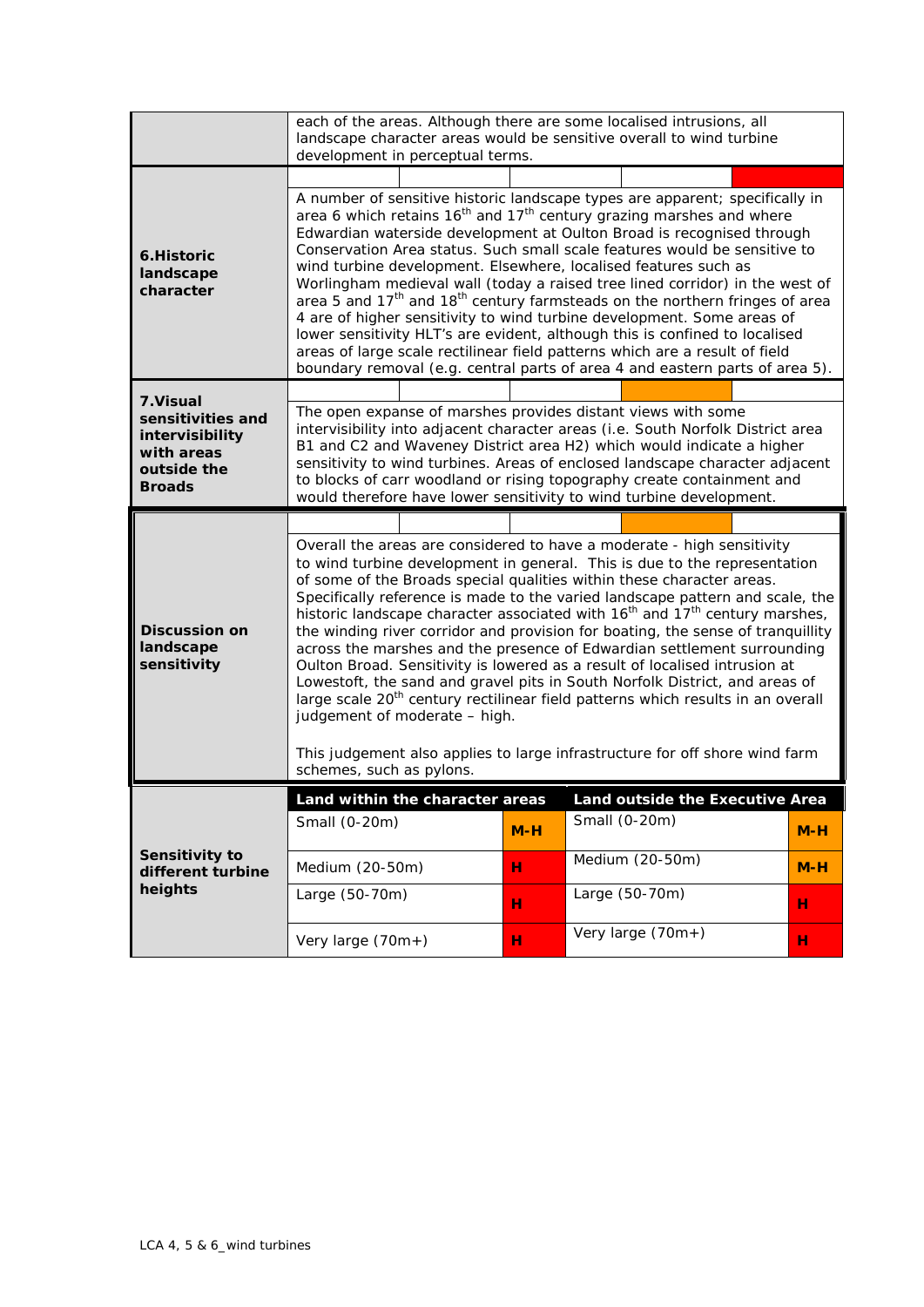|                                                    | Commentary:<br>Within areas 4, 5 and 6, the introduction of medium, large and very large<br>scale turbines would introduce elements out of scale with the existing<br>features and could become focus points in a relatively undeveloped<br>landscape. It is however noted, that when carefully sited, some areas are<br>less sensitive to small scale turbines of less than 20m to tip height due to<br>existing scale of landscape and elements.                                                                                                                             |       |                                 |       |  |  |
|----------------------------------------------------|--------------------------------------------------------------------------------------------------------------------------------------------------------------------------------------------------------------------------------------------------------------------------------------------------------------------------------------------------------------------------------------------------------------------------------------------------------------------------------------------------------------------------------------------------------------------------------|-------|---------------------------------|-------|--|--|
|                                                    | Landscapes outside the Executive Area<br>Relevant character areas and sensitivities are:                                                                                                                                                                                                                                                                                                                                                                                                                                                                                       |       |                                 |       |  |  |
|                                                    | South Norfolk -<br>C2 Thurlton Tributary Farmland with Parkland: Views open out to the<br>Broads where land rises up from the low lying Waveney Valley.                                                                                                                                                                                                                                                                                                                                                                                                                        |       |                                 |       |  |  |
|                                                    | Waveney -<br>B1 Waveney Valley: Rising valley sides (15-20m AOD) evident in views<br>from the Broads.<br>H2 Waveney Tributary Valley Farmland: Gently sloping valley sides<br>providing views out into the Broads with some smaller blocks of woodland.                                                                                                                                                                                                                                                                                                                        |       |                                 |       |  |  |
|                                                    | Given the prominence of the adjacent ridges in relation to the Broads<br>landscapes, landscape sensitivity to the largest turbines in the typology is<br>the same as for the areas in the Broads as set out above. Character areas<br>which are partially screened from within the Broads by clusters of woodland<br>(H2) and rising landform indicate a lower sensitivity to wind turbines of<br>smaller scale (small and medium). However, these would need careful<br>consideration with their relationship with the Broads, due to topography,<br>skylines and land cover. |       |                                 |       |  |  |
|                                                    | Land within the character areas                                                                                                                                                                                                                                                                                                                                                                                                                                                                                                                                                |       | Land outside the Executive Area |       |  |  |
| <b>Commentary on</b><br>different cluster<br>sizes | Single turbine                                                                                                                                                                                                                                                                                                                                                                                                                                                                                                                                                                 | $M-H$ | Single turbine                  | $M-H$ |  |  |
| Single turbine                                     | $< 5$ turbines                                                                                                                                                                                                                                                                                                                                                                                                                                                                                                                                                                 | н     | $< 5$ turbines                  | $M-H$ |  |  |
| <b>Small clusters</b><br>$(5$ turbines)            | 6-10 turbines                                                                                                                                                                                                                                                                                                                                                                                                                                                                                                                                                                  | н     | 6-10 turbines                   | н     |  |  |
| <b>Medium (6-10)</b><br>Large (11-25)              | 11-25 turbines                                                                                                                                                                                                                                                                                                                                                                                                                                                                                                                                                                 | н     | 11-25 turbines                  | н     |  |  |
| Very large (>26)                                   | >26 turbines                                                                                                                                                                                                                                                                                                                                                                                                                                                                                                                                                                   | н     | >26 turbines                    | н     |  |  |